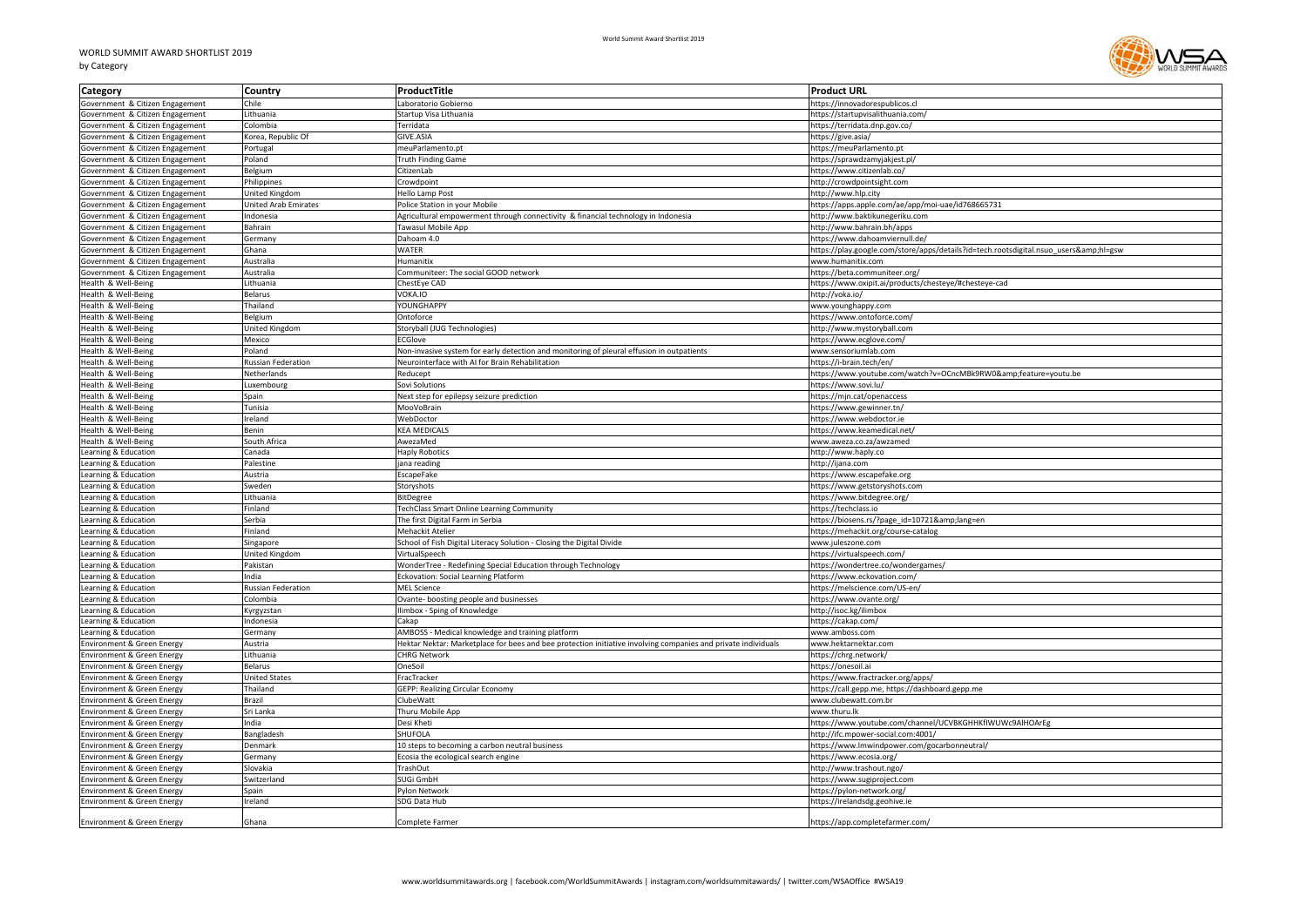## WORLD SUMMIT AWARD SHORTLIST 2019





| Culture & Tourism                                                    | Australia                        | The Living First Languages Platform (LFLP)                                       | http://livingfirstlanguages.alnf.org/                                                                 |
|----------------------------------------------------------------------|----------------------------------|----------------------------------------------------------------------------------|-------------------------------------------------------------------------------------------------------|
| Culture & Tourism                                                    | Austria                          | Artivive - bring Art to life                                                     | https://artivive.com/                                                                                 |
| Culture & Tourism                                                    | Chile                            | Suda Outdoors                                                                    | https://suda.io/                                                                                      |
| Culture & Tourism                                                    | Mexico                           | Natoure                                                                          | https://natoure.org/                                                                                  |
| Culture & Tourism                                                    | Pakistan                         | Mapalytics                                                                       | http://mapalytics.org/                                                                                |
| Culture & Tourism                                                    | Italy                            | <b>COLLIO XR</b>                                                                 | http://www.collioxr.com                                                                               |
| Culture & Tourism                                                    | Poland                           | Geon Network                                                                     | https://www.geon.network/                                                                             |
| Culture & Tourism                                                    | United Kingdom                   | Natural History Museum, London, Digital Collections Programme                    | https://www.nhm.ac.uk/our-science/our-work/digital-collections.html                                   |
| Culture & Tourism                                                    | Croatia                          | <b>Time Travel Zagreb</b>                                                        | https://zagrebtimetravel.com                                                                          |
| Culture & Tourism                                                    | Germany                          | Monument Europe / Monuments for Europe - Knowing History prepares for the Future | https://denkmal-europa.de/DE denkmaleuropa/                                                           |
| Culture & Tourism                                                    | Guatemala                        | Guatevalley                                                                      | https://www.guatevalley.com/android-app                                                               |
| Culture & Tourism                                                    | Switzerland                      | FairVoyage                                                                       | https://fairvoyage.com                                                                                |
| Culture & Tourism                                                    | France                           | AGP                                                                              | http://artgp.fr                                                                                       |
| Culture & Tourism                                                    | Brazil                           | Adapted Tourism                                                                  | http://www.turismoadaptado.com.br/                                                                    |
| Culture & Tourism                                                    | Romania                          | Questo                                                                           | http://www.questoapp.com                                                                              |
| Culture & Tourism                                                    | Ghana                            | PARABLES                                                                         | https://www.youtube.com/watch?v=oSnyryBav5U&feature=youtu.be                                          |
| Smart Settlements & Urbanization                                     | Austria                          | Vienna provides space                                                            | www.wiengibtraum.at                                                                                   |
| Smart Settlements & Urbanization                                     | Portugal                         | eParkio                                                                          | www.parkio.eu                                                                                         |
| Smart Settlements & Urbanization                                     | Poland                           | SEEDIA - Smart Furnitures                                                        | https://seedia.city/                                                                                  |
| Smart Settlements & Urbanization                                     | North Macedonia                  | Intelligent Speed Bumps - the only environmentally friendly speed bumps          | http://smartbumps.com/                                                                                |
|                                                                      | Lithuania                        | VSight Industrial Augmented Reality Platform                                     |                                                                                                       |
| Smart Settlements & Urbanization<br>Smart Settlements & Urbanization |                                  | Sekura                                                                           | http://www.vsight.io<br>https://www.sekurapp.com                                                      |
|                                                                      | Israel                           |                                                                                  |                                                                                                       |
| Smart Settlements & Urbanization                                     | Belgium                          | IPEE                                                                             | https://www.ipee.eu/                                                                                  |
| Smart Settlements & Urbanization                                     | Mexico                           | <b>BRIDGEFY</b>                                                                  | https://bridgefy.me/                                                                                  |
|                                                                      |                                  |                                                                                  |                                                                                                       |
| Smart Settlements & Urbanization                                     | Sri Lanka                        | Smart Waste Management System                                                    | https://play.google.com/store/apps/details?id=com.idealsix.suresh.wastemanagementsystem&hl=en         |
| Smart Settlements & Urbanization                                     | India                            | Railway Station Wi-Fi Project                                                    | http://www.railtelindia.com                                                                           |
| Smart Settlements & Urbanization                                     | Bangladesh                       | GeoDASH Platform- 1st Complete SDI (Spatial Data Infrastructure) in Bangladesh   | www.geodash.gov.bd                                                                                    |
| Smart Settlements & Urbanization                                     | China                            | RaSpect Intelligence Inspection                                                  | http://raspect.co/                                                                                    |
| Smart Settlements & Urbanization                                     | South Africa                     | Memeza Shout Community Safety Project                                            | http://memeza.co.za/                                                                                  |
|                                                                      |                                  |                                                                                  |                                                                                                       |
| Smart Settlements & Urbanization                                     | Brazil                           | Map of the people with disabilities services network                             | https://www.prefeitura.sp.gov.br/cidade/secretarias/pessoa_com_deficiencia/mapa_de_servicos/index.php |
| Smart Settlements & Urbanization                                     | Spain                            | PPa Peoples Protection APP                                                       | http://ppaproject.org                                                                                 |
| Smart Settlements & Urbanization                                     | Iraq                             | Sandoog                                                                          | http://www.sandoog.iq                                                                                 |
| <b>Business &amp; Commerce</b>                                       | Australia                        | Socialsuite                                                                      | www.socialsuitehq.com                                                                                 |
| <b>Business &amp; Commerce</b>                                       | Chile                            | Socialab                                                                         | comunidad.socialab.com                                                                                |
| <b>Business &amp; Commerce</b>                                       | Austria                          | TeamEcho                                                                         | https://www.teamecho.at/en/                                                                           |
| <b>Business &amp; Commerce</b>                                       | Botswana                         | Vimosure                                                                         | www.vimosure.com                                                                                      |
| <b>Business &amp; Commerce</b>                                       | Korea, Republic Of               | DamoGO - Food Rescuer                                                            | http://www.damogo.co.kr                                                                               |
| <b>Business &amp; Commerce</b>                                       | Portugal                         | Internet of Cargo                                                                | www.internetofcargo.com                                                                               |
| <b>Business &amp; Commerce</b>                                       | Malta                            | Savvisave                                                                        | http://www.savvisave.com                                                                              |
| <b>Business &amp; Commerce</b>                                       | Mexico                           | PAYMHO                                                                           | https://paymho.com/                                                                                   |
| <b>Business &amp; Commerce</b>                                       | Norway                           | Tise                                                                             | http://www.tise.com                                                                                   |
| <b>Business &amp; Commerce</b>                                       | Ethiopia                         | Meda Chat                                                                        | https://meda.chat/                                                                                    |
| <b>Business &amp; Commerce</b>                                       | Sri Lanka                        | Smart Coop                                                                       | http://nanosoft.lk                                                                                    |
| <b>Business &amp; Commerce</b>                                       | Namibia                          | Namstarter                                                                       | https://namstarter.ictechhub.com/                                                                     |
| <b>Business &amp; Commerce</b>                                       | Russian Federation               | Roistat Marketing Analytics System Powered by Al                                 | https://roistat.com/                                                                                  |
| <b>Business &amp; Commerce</b>                                       | Germany                          | Innosabi - Software for agile Innovation Management                              | https://innosabi.com/galaxy                                                                           |
| <b>Business &amp; Commerce</b>                                       | Czech Republic                   | Motionlab                                                                        | www.motionlab.io                                                                                      |
| <b>Business &amp; Commerce</b>                                       | Romania                          | Taraba Virtuala                                                                  | http://www.tarabavirtuala.ro                                                                          |
|                                                                      |                                  |                                                                                  | https://s3-ap-southeast-1.amazonaws.com/nodeflux-internal/uploads/2019/07/30074104/Nodeflux_Solution- |
| <b>Business &amp; Commerce</b>                                       | ndonesia                         | Nodeflux eKYC (E Know Your Customer)                                             | Catalog KYC ver2.0-ENG.pdf                                                                            |
| <b>Business &amp; Commerce</b>                                       | Cyprus                           | Enactia                                                                          | https://enactia.com/                                                                                  |
| Inclusion & Empowerment                                              | Palestine                        | Roiana                                                                           | http://roiana.com/                                                                                    |
| Inclusion & Empowerment                                              | Austria                          | SiMAX, The Sign Language Avatar System                                           | www.simax.media                                                                                       |
| Inclusion & Empowerment                                              | Lithuania                        | Portal365                                                                        | https://www.portal365.org/                                                                            |
|                                                                      |                                  |                                                                                  |                                                                                                       |
| Inclusion & Empowerment<br>Inclusion & Empowerment                   | Portugal<br>Syrian Arab Republic | #TV T21 COMmunity# e-Skills, social inclusion and employability<br>SiVo          | http://t21.viatecla.com/<br>http://sivo.co/                                                           |
|                                                                      |                                  |                                                                                  |                                                                                                       |
| Inclusion & Empowerment                                              | Poland                           | Emplocity                                                                        | https://www.emplobot.com/en                                                                           |
| Inclusion & Empowerment                                              | <b>Brazil</b>                    | Egalite Inclusion & Diversity                                                    | www.egalite.com.br                                                                                    |
| Inclusion & Empowerment                                              | Mexico                           | <b>STRAP</b>                                                                     | https://strap.tech/                                                                                   |
| Inclusion & Empowerment                                              | Uruguay                          | Apdif                                                                            | http://www.apdif.com/                                                                                 |
| Inclusion & Empowerment                                              | Korea, Republic Of               | DOT INCORPORATION                                                                | http://www.dotincorp.com                                                                              |
| Inclusion & Empowerment                                              | India                            | MISSING - Game for a Cause                                                       | https://www.savemissinggirls.com/missing-game-for-a-cause                                             |
| Inclusion & Empowerment                                              | Serbia                           | Anora - Smart Glove for Blind People                                             | www.anora.rs                                                                                          |
| Inclusion & Empowerment                                              | United Kingdom                   | In Your Pocket                                                                   | https://inyourpocket.net/                                                                             |